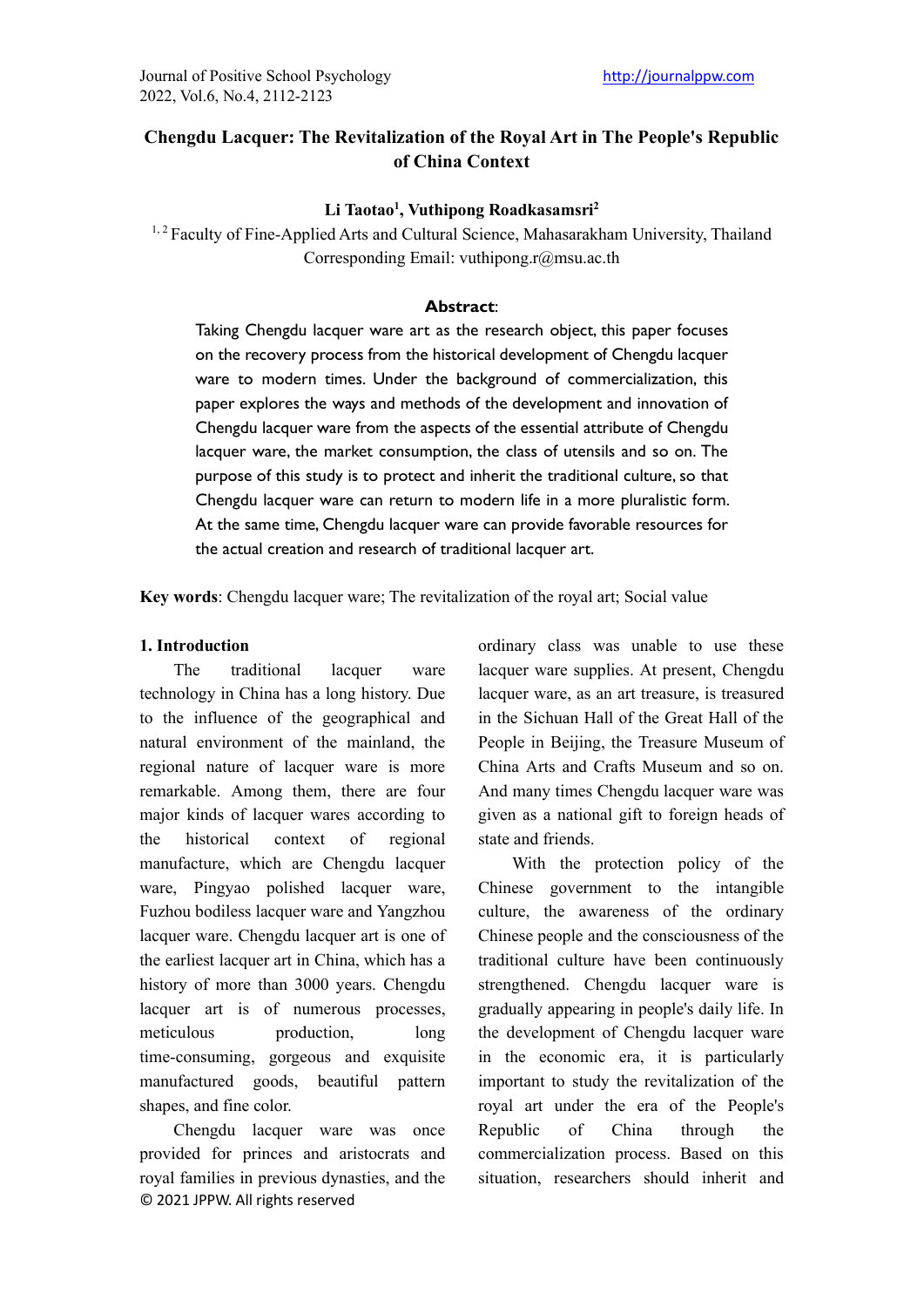carry forward the protection consciousness

of Chengdu lacquer art, inherit the creative techniques of Chengdu lacquer art, and realize the contemporary creative trend of Chengdu lacquer art.

# **2. The revival process of the essential attribute of Chengdu lacquer art**

Chengdu lacquer ware has a history of more than 3000 years, began in the Shang and Zhou dynasties. As early as the early Western Han Dynasty, Chengdu had been the production center of lacquer ware in China, and the worker in Sichuan is the best of the national lacquer craftsmen, where the product spread to the whole country. From the lacquer bowls of the Hamudu period to the lacquer musical instruments and lacquer coffins of the Warring States period, from the multi-apartment box of the Han Dynasty to the carved lacquer utensils of the Song and Yuan dynasties, as well as the inlay works of raden and lacquer furniture of the Ming and Qing dynasties, the main products are now holding boxes, tea plates, tea boxes, vases, wine utensils, tobacco sets, furniture and so on. Lacquer handicrafts have become traditional living utensils of the Chinese people and have never disappeared in history. At present, as a "folk handicraft" selected as the first batch of national intangible cultural heritage list.

**2.1** The porcelain body and craftwork of lacquer ware

With the development of the times and the progress of technology, the technology of the porcelain body of Chengdu lacquer ware has gone through the process of continuous development and innovation. In the early Warring States period, most of them were thick wooden skeleton, and they would be made into shape by axes, and then simply painted and drawed with color. By the middle and late Warring States period, the lacquer craftsmen in Sichuan had

learned to brush the bottom ash first to make the surface of the thick wood smooth and plain, then paint the lacquer and draw with color. At the same time, the technology of the porcelain body of Chengdu lacquer ware was further developed during this period, and the craftwork of rotating wooden body and rolling wood up into shape appeared. In addition, lacqure making materials also began to diversify, like the emergence of bamboo lacquer, hemp lacquer and composite materials of lacquer. The shape of lacquer ware began to become relatively light, and the number of small and medium-sized daily utensils gradually increased, thus making more use of the needs of life.

With the increase of demand, new requirements for the technology of the porcelain body have been put forward. In order to get rid of the unattractive appearance of the porcelain body in the junctions formed by rolling wood up, there is the process of sticking wooden body with batiste, that is, pasting up linen cloth on thin wood rolled up into shape, and then paint, which can not only make the utensils more firm, but also smooth and plain after painting, and will not be affected by the appearance of junctions. .

The wooden lacquer ware technology is already the quantitative change process of the technology of the porcelain body. However, the appearance of the composite lacquer made by ancient lacquer ashes and linen fibers is a qualitative leap of the technology of the porcelain body. From the current archaeological data, no later than the late Warring States period, Chengdu lacquer ware had appeared with such type, to the Han Dynasty it started to shine brilliantly, and was praised by later generations as one of the four classical lacquer techniques in ancient China,and the other three are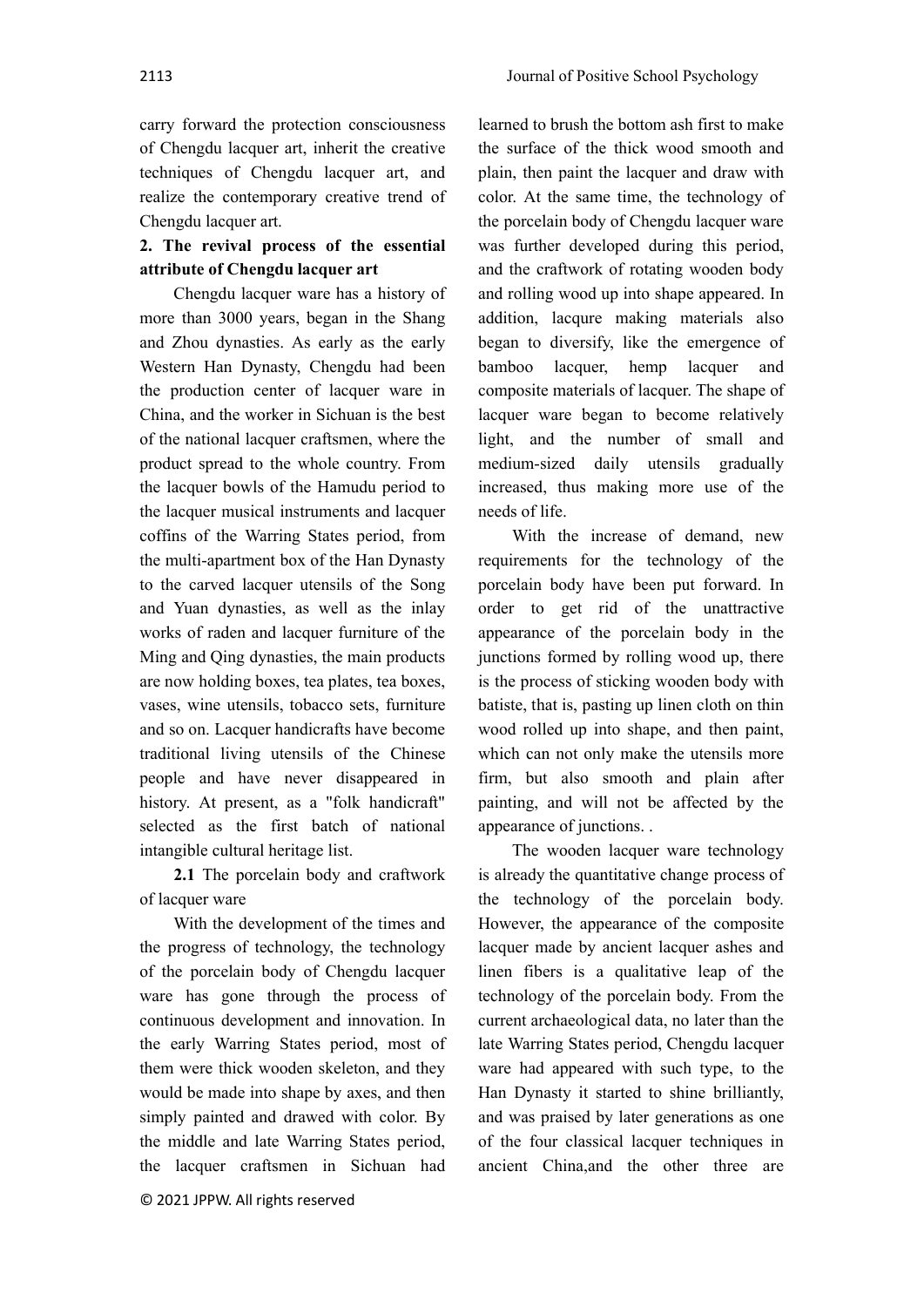"lacquer ware with gold and silver flakes pasted by lacquer" in Tang Dynasty, "monochromatic lacqure ware" in Song Dynasty and "carved lacqure ware" in Yuan Dynasty. The appearance of the composite materials of porcelain body made the utensils lighter and the shape more exquisite

and changeable. At the same time, in the Han Dynasty, in order to meet the aesthetic needs of the court and the princes and aristocrats of the upper class, Chengdu lacquer ware appeared leather and metal porcelain bodies and so on, and the making process was also more elegant, including shaping the porcelain body, scraping ashes, as well as repeatedly painting primer and top coat and so on. In this regard, it can be confirmed from the unearthed objects and inscriptions of Chengdu lacquer ware.

To sum up, in the process of historical development, the technology of the porcelain body of Chengdu lacquer ware has gone through the process from shaping the thick wood by axes to rolling thin wood up into shape, from sticking batiste to the wooden procelain body to combining lacquer ashes with linen fibers, from the single wooden porcelain body to the porcelain bodies of bamboo, pottery, paper, lacquer yarn, tortoise shell and other characteristic materials, from thick and clumsy to light and beautiful, thus constantly moving towards maturity. With the increasing improvement of synthetic resin porcelain body and other multicomponent porcelain body technology in the 20th century, it is not only the foundation of the functional utility of lacquer ware, but also provides the necessary technical support for the exquisite and changeable modeling of lacquer ware.

## **2.2** Presentation of lacquer ware

According to the data of archaeological discoveries, the physical remains of Chengdu lacquer ware are not only huge, but also rich in shape and variety. In addition to a few ritual devices, these utensils are mainly used in daily life, and some for entertainment, funeral and weapons and so on. Modeling is not only the basic form of Chengdu lacquer ware, but also an important carrier of painting lacquer ware by Sichuan craftsmen. More importantly, modeling also carries a deeper level of creative thought and cultural connotation.

Below, taking Chengdu lacquer ear cup as an example, the modeling analysis is carried out. Ear cup, or feather cup, is the most common and numerous utensils in Chengdu lacquer ware. It has oval shape, flat bottom, and each side of it has an ear, so scholars call it ear cup. Ear cups are often used as wine utensils or food utensils. The shape of ear cup in Chengdu lacquer ware has little change, mainly crescent shape. There is difference in the tilt angle of ear surface, and the overall change is that the mouth of the cup is flat to higher gradually, and gradually flattened to the Eastern Han Dynasty. With the change of the technology of procelain body, the wall of the ear cup gradually becomes thinner. The body changes from short to high, and the radian of abdominal wall changes obviously, from oblique straight abdomen to deep arc belly. The bottom surface changes from flat bottom to decorated short ring bottom. The decorative style is presented as extravagant. Now in the market, most of the shapes of the ear cups have changed little, and the color and decoration techniques are more diversified.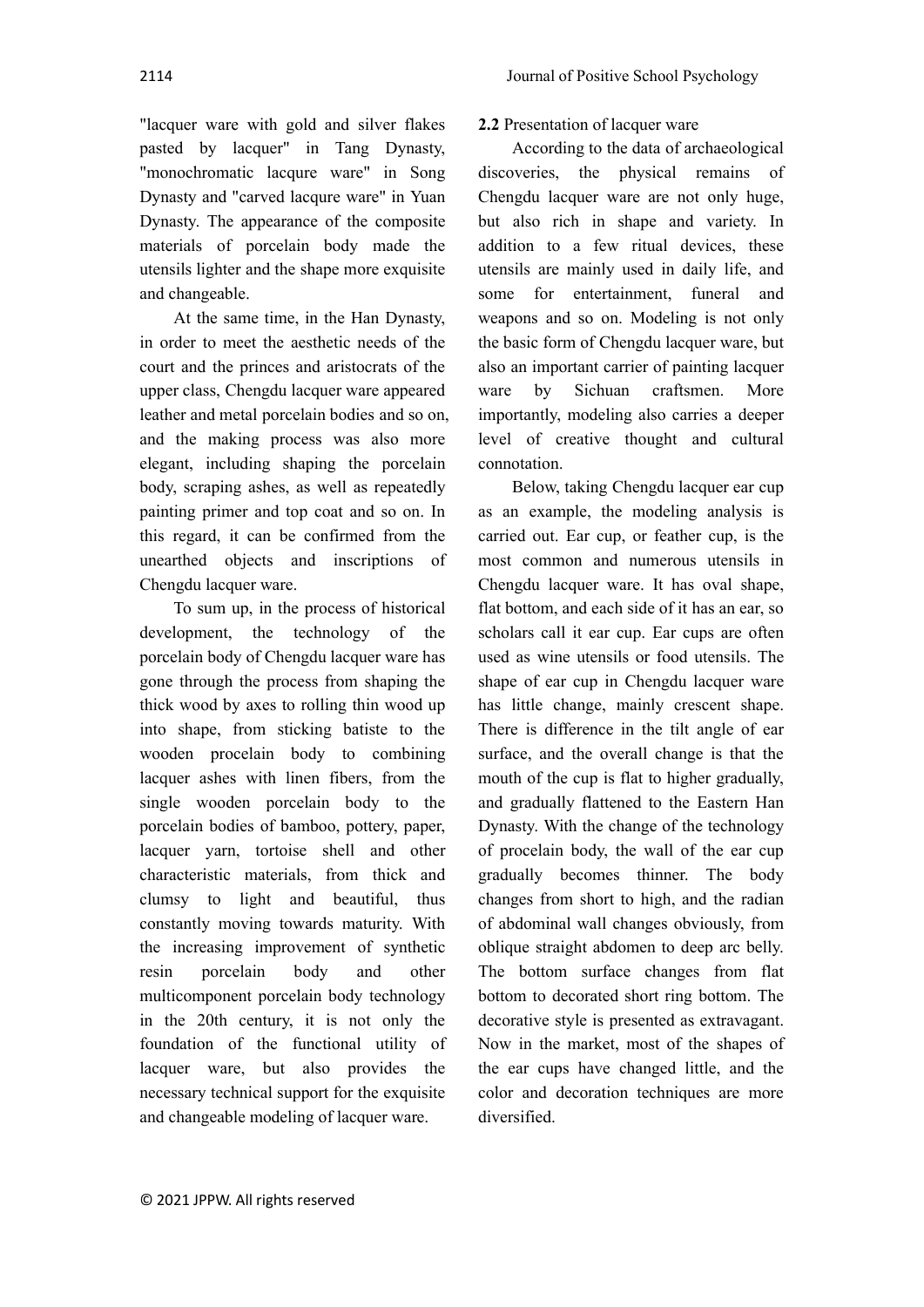# **Figure 1: Lacquer ear cup from the Western Han Dynasty. June 18, 2021. Photo/Author Figure 2: Modern lacquer ear cup. March 14, 2022. Photo/Author**

From the point of view of formal aesthetic feeling and artistic presentation of modeling, one is the modeling of "pictograph". This kind of utensils are intended to imitate and reproduce the animal archetypes vividly and realistically. For example, the shape of wood horse lacquer is lifelike, the form is different, the body is vigorous, and the appearance is bright, especially the facial depiction is very delicate and vivid. It not only shows the exquisite lacquer craft in Chengdu area, but also reflects the level of lacquer carving art in our



country in the Western

Han Dynasty. The other is the shape of "image", that is, the shape created by the processing of animal image by means of deformation or simplification. This kind of modeling partly retains the basic

characteristics of the animal image, but also makes a certain degree of trade-off and re-creation of the prototype, so that the animal image can be naturally integrated into the modeling of the utensils.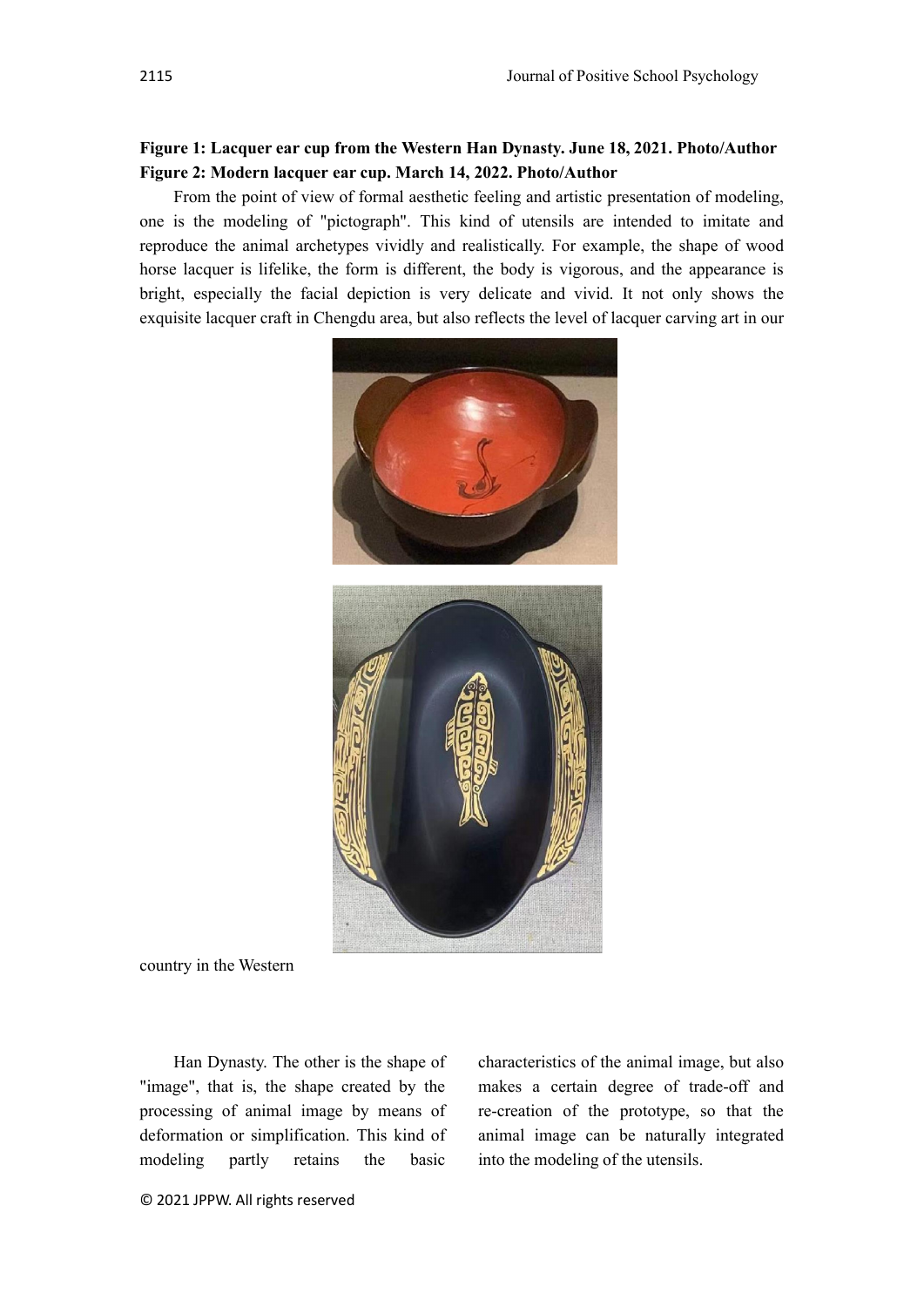For example, the boat coffin burial in Chengdu Commercial Street unearthed a tiger-shaped component, divided into tiger head and tiger body two parts. The whole utensil is painted with black lacquer, and in the tiger belly and handle they are coated with red lacquer, the two tigers claws, foreheads and necks also painted with red lacquer ornaments. So that the overall shape is concise and vivid. At present, Chengdu

lacquer ware products of "pictography" and "image" also appear in different forms, such as the reproduction of panda animal archetypes with local characteristics and the Eagle claw cup lacquer ware suit are well integrated into the modeling of utensils, which not only increases the heavy feeling of Chinese traditional culture of utensils, but also increases the aesthetic demand of modern way of life.





**Commercial Street. August 3, 2021. Photo/Author**

Chengdu lacquer ware attaches great importance to the combination of practicality and aesthetics. In order to make the utensils better reflect and realize its functionality, most of its modeling pays attention to simplicity, symmetry and balance, rather than pursuing uniqueness and artistic sense. Although the overall style of Chengdu lacquer ware is simple, it is not monotonous. The same type of utensils are often rich in detail shape and decorative patterns, reflecting the "common but different" modeling concept.

## **2.3** Decoration techniques of lacquer ware

Chengdu lacquer ware in the Warring States period has appeared colored drawing, flat painting, needle engraving and other decorative techniques. In the Han Dynasty, the technique has been greatly improved, and a variety of new decoration techniques have been developed, such as carving before sticking gold foils, gold tracing, stacking lacquer and the combination of metal

© 2021 JPPW. All rights reserved

technology and so on. During this period, gold and silver ornaments on lacquer ware began to be used in large numbers, that is, the application of gold and silver ears, knobs, buttons, bottoms, rings, horns and so on on the utensils, which not only made the lacquer ware more rugged and durable, but also used as an important decoration technique to add the splendor and beauty of the utensils.

Considering market, materials, costs and other factors, the weakness of lacquer ware takes a long process, in which it almost perished several times because it can not find a suitable development route. In Six Dynasties, the weak situation of lacquer ware was difficult to reverse, but due to the spread of Buddhism, the technology of combining lacquer ashes with linen fibers in lacquer wares was a brilliant boom. In contrast, lacquer ware can improve its appearance by coloured drawing. By virtue of the sticky characteristics of lacquer, metal,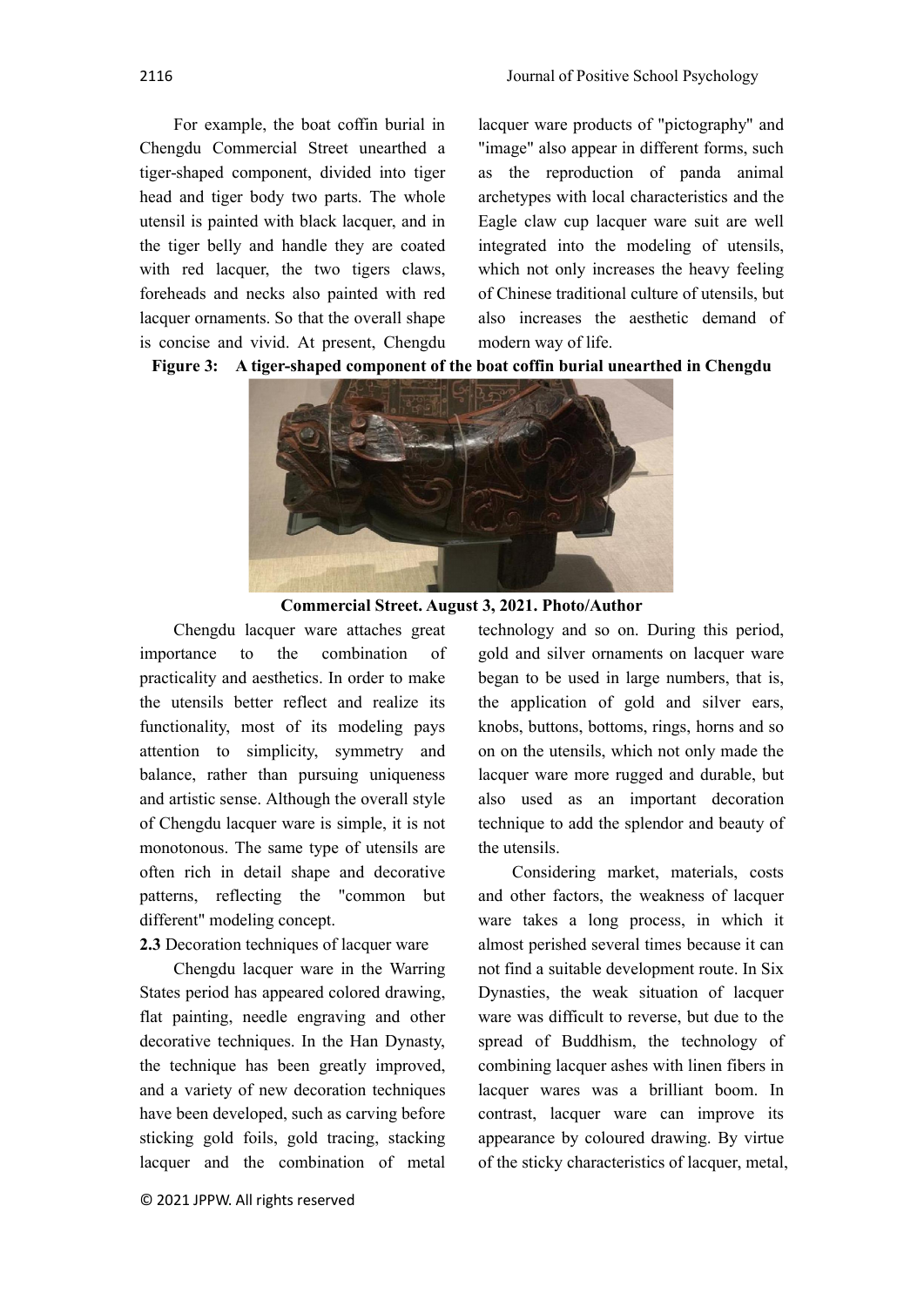jade, corner bone, glass and other materials can be inlaid into patterns. And lacquer ware can be engraved on the surface in patterns, and embedded in the pattern of gold and silver or colored paint.

In the Tang Dynasty, lacquer ware became more and more gorgeous, going on the luxury route of less and better. For one thing, some new production techniques and decorative techniques (such as plain painting, pasting with gold and silver flakes, inlaying with hundred treasures, etc.) have emerged, thus making lacquer ware develop in the direction of exquisite aristocratic handicrafts; For another thing, lacquer technology and other techniques as well as craftsmanship have evolved into new techniques and forms, such as Guqin painting, architecture and furniture, thus developing the lacquer craft in diversification. In the Song Dynasty, lacquer ware became the darling of the daily necessities of the aristocratic class. Because of the mainstream aesthetics of simplicity but elegance in Song Dynasty, these lacquer wares change the form of luxury into

simplicity.

Lacquer ware in Ming and Qing Dynasties basically divorced from practicality and moved towards the direction of display and appreciation of handicrafts. It pursues the decorative effects, endless techniques, with carved lacquer, sticking gold after inlaying, embedding treasures and so on having reached the peak of the point.

But the more luxurious the lacquer ware, the farther away it is from the lives of most people. After the collapse of feudal society, there was no such customer base as royalty and aristocrat, which did not take into account the cost and price, and lacquer ware gradually declined. In the new era, the trend of traditional cultural revival has restored lacquer ware to a certain extent, decorative techniques have been basically inherited, and the use of existing sophisticated production tools, and the lacquer ware expression form is also more various. But lacquer ware has been far away from the lives of ordinary people for thousands of years, so it still has a long way to go if we want it to return.

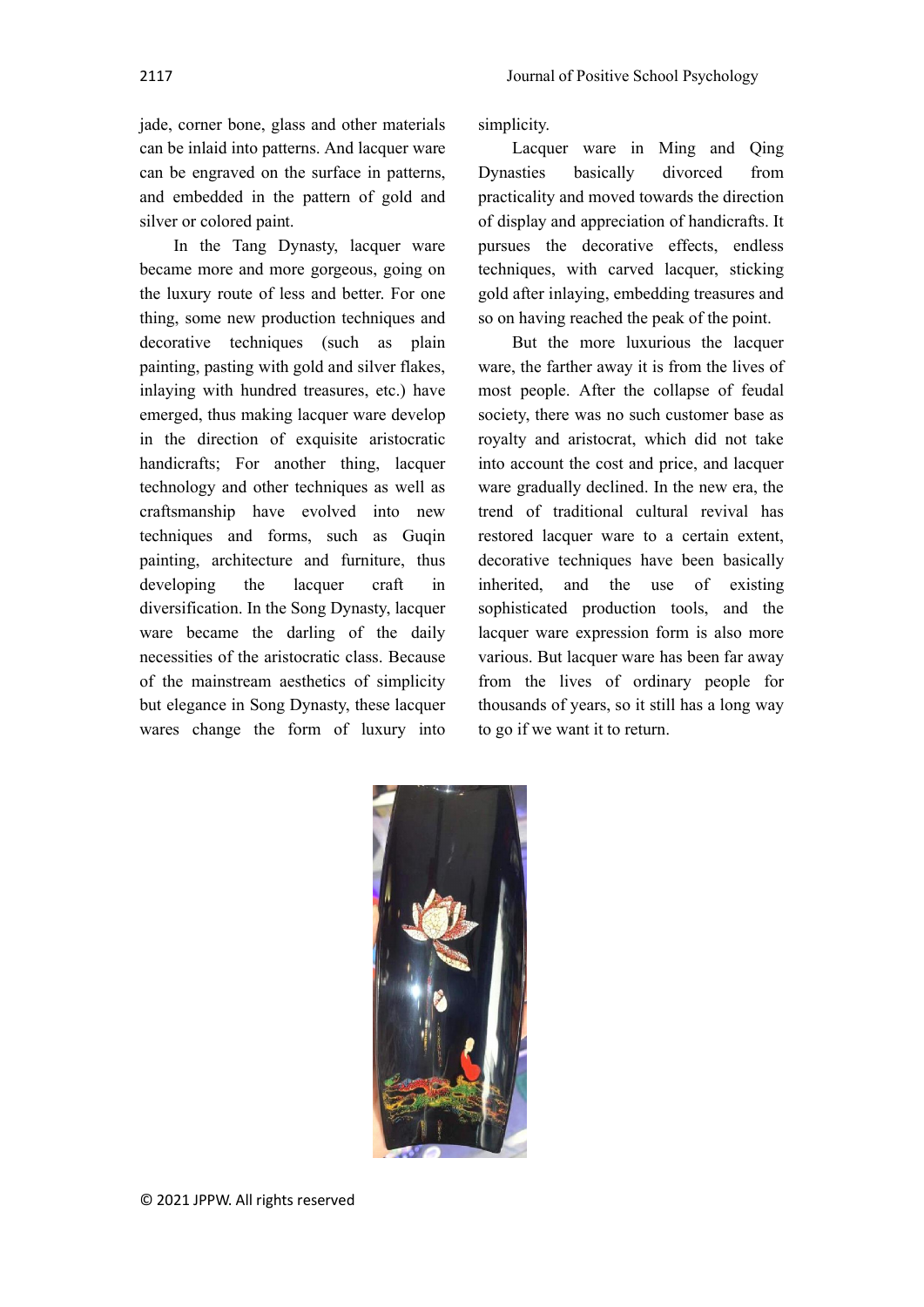

**Figure 4: A lacquer tea scoop inlaied by bright shell slices March 7, 2022. Photo/Auth**

**or**

# **Figure 5: A lacquer tea tray carved with blinking gold and silver flakes March 7, 2022. Photo/Author**

**2.4** Pattern value of lacquer ware

Pattern is the main content of Chengdu lacquer decoration art, and it is also an important vocabulary of its visual expression. Among the various decorative patterns of materials and utensils found in the Warring States period and Qin and Han dynasties, the material materials of lacquer decoration patterns are the most abundant, and their themes, categories, combination forms, decorative techniques and so on are certainly representative, and the level of decorative art is also the best.

© 2021 JPPW. All rights reserved The decorative pattern of Chengdu lacquer ware is undoubtedly the aesthetic model and essence of Chinese lacquer art. Chengdu lacquer ware decoration pattern is very rich in subject matter. There are obvious differences in the themes of patterns in different periods, and because Sichuan workers often choose different themes according to the modeling and functional characteristics of lacquer ware, the themes of patterns on all kinds of utensils in the same period are also different. Sometimes in order to pursue change, even in the same kind of utensils, the subject matter of the pattern is not the same.

According to the theme of expression, the decorative patterns of Chengdu lacquer ware can be divided into geometric pattern, animal pattern, plant pattern, natural scene pattern and character story pattern and so on. Geometric pattern is one of the earliest and most used patterns in Chinese decorative patterns. Because geometric patterns have good adaptability and formal aesthetic feeling, and they are simple, clear, and easy to express, so they are widely used in the decoration of utensils. A large number of geometric patterns are also used in the decorative patterns of Chengdu lacquer ware, including dot pattern, circle pattern, vortex pattern, straight line pattern, arc pattern, hook pattern, square pattern, triangle pattern, diamond pattern and so on. In the lacquered boards and lacquered tables of the boat coffin unearthed in the commercial street, it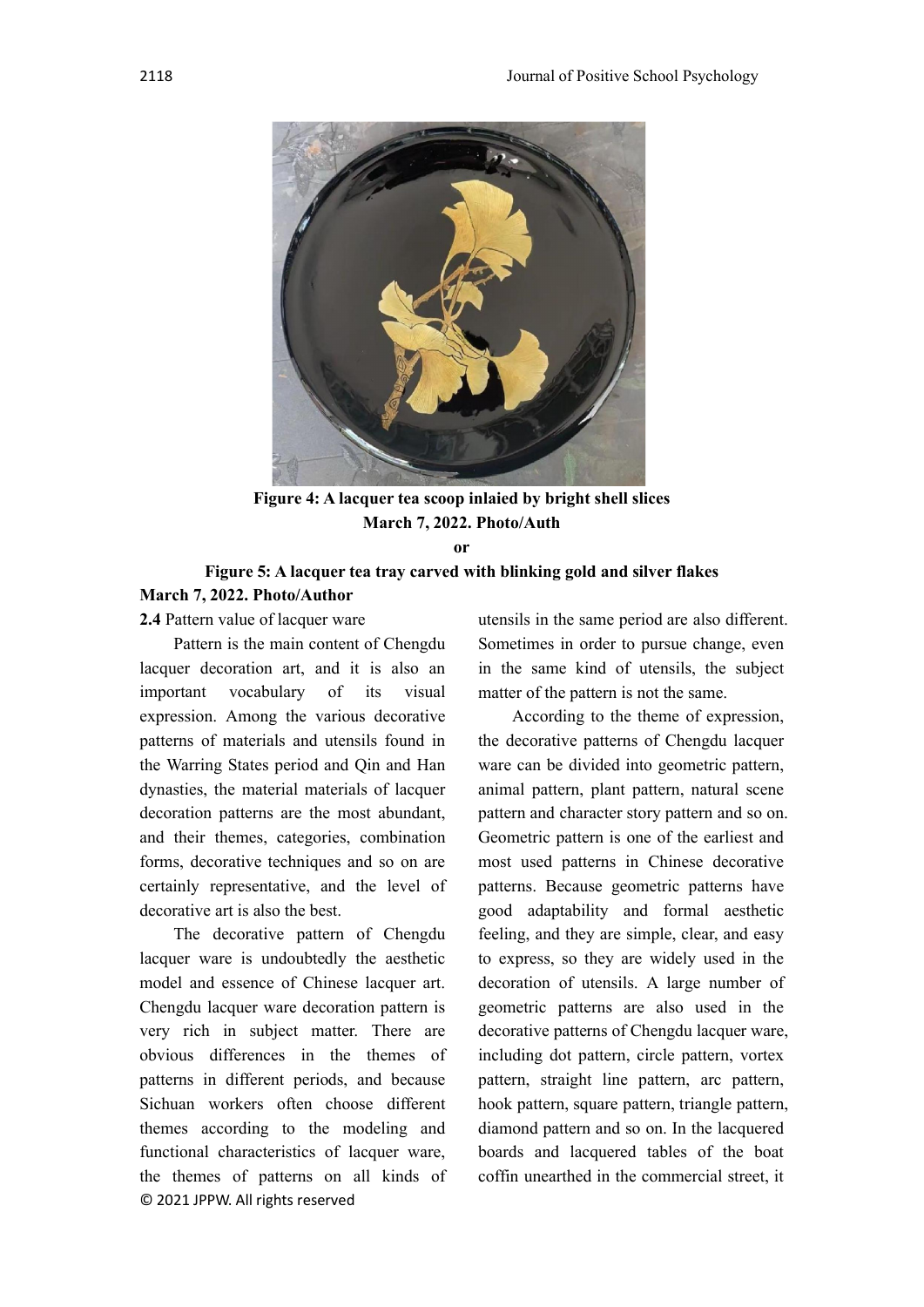can be seen that the decorative belt composed of continuous circle lines, which is distributed between the pan chi-shaped pattern and dragon-shaped pattern. These evenly distributed circles make up the virtual line which not only achieves the effect of spacer pattern, but also does not appear stiff and rigid.



**Figure 6: A lacquered table of the boat coffin unearthed in Chengdu commercial street August 3, 2021. Photo/Author**

In reality, some animal images are mainly reflected in the patterns of fish, sheep, bird, tortoise, butterfly, tiger, etc. In addition, there are also strange animal patterns in ancient literature or myths, such as dragon pattern, Phoenix pattern, pan chi pattern, animal face pattern and so on. The plant patterns in Chengdu lacquer decoration pattern are also common, mainly leaf vein pattern, curly grass pattern, petal pattern, fringe pattern, mountain and tree pattern and so on. The pattern of natural scene refers to the pattern drawn from the scenery and phenomenon in nature. This kind of pattern is an important part of Chengdu lacquer decoration pattern. There are mainly cloud pattern, thunder pattern, wave pattern, water ripples pattern, solar light pattern and so on.

© 2021 JPPW. All rights reserved Chengdu lacquer ware has relatively few patterns with the theme of character stories and social life, but from the existing few utensils decorated with this kind of patterns, the main contents described are hunting activities, aristocratic life, historical stories and fairy stories, and so on. At present, Chengdu lacquer ware is also mainly decorated with geometric patterns, animal patterns, plant patterns, natural scene patterns and character story patterns, among which geometric patterns, animal patterns and plant patterns are in the majority, and the picture layout is vivid and the depiction is picturesque, which fully reflects the superb composition ability and painting skills of Shu painters.

# **3. The revival process of market consumption of Chengdu lacquer art**

The production of lacquer ware in Chengdu area has been under the strict supervision of the ancient governments for a long time, and the modeling style of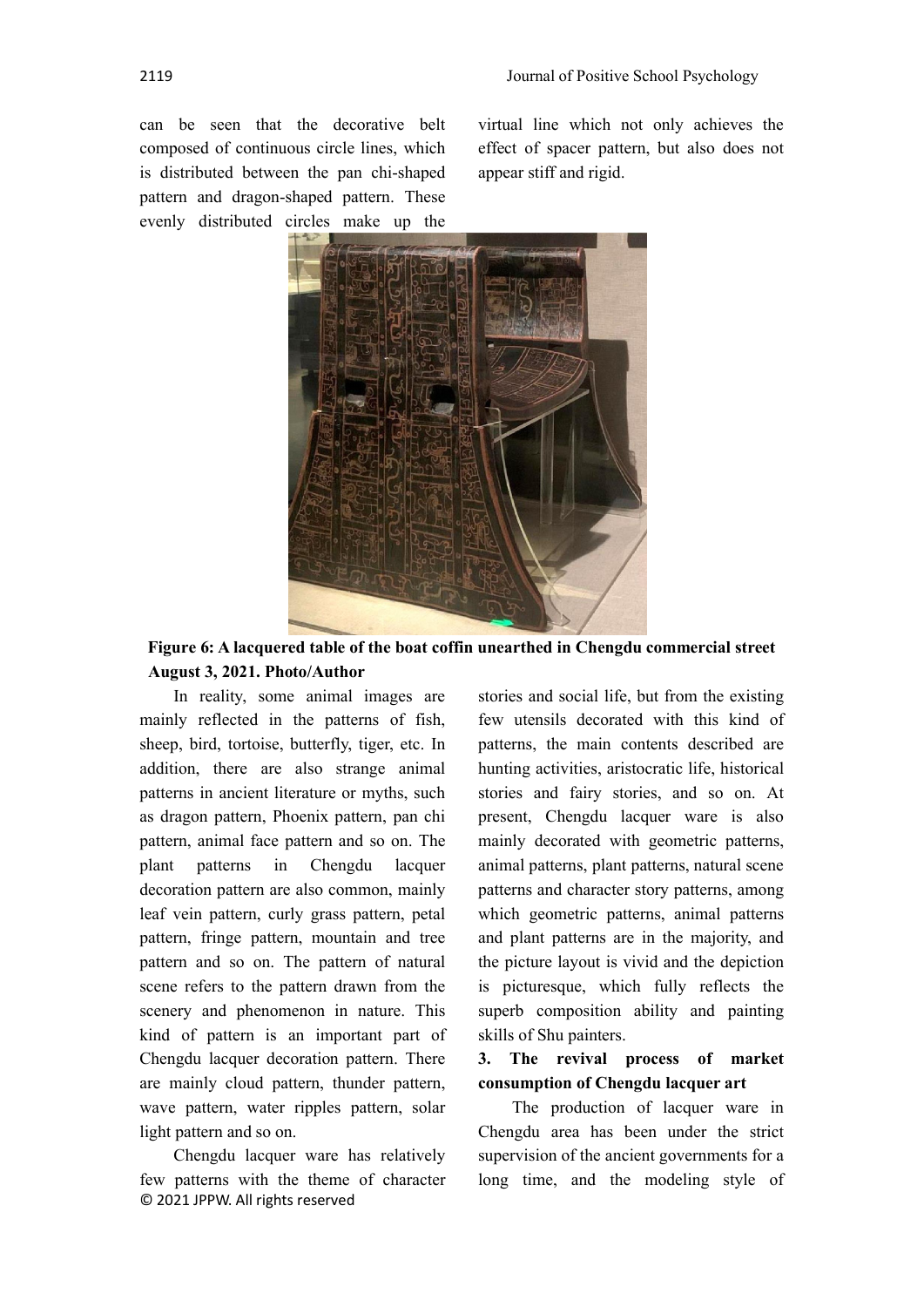Chengdu lacquer ware also shows obvious systematicness and stability. Since the middle of the Warring States period, from Qingchuan County and Xingjing County and other places in Chengdu City unearthed lacquer ware with imprint, it can be seen that the production of lacquer ware in Chengdu area mainly exists in the way of official camp. After the establishment of the centralized empire in Qin and Han dynasties, the production and sales model of government and private co-operation was gradually formed. A strong official handicraft system was established to meet the needs of the royal family, government at all levels and the army. Since the Qin Dynasty, the central and local governments have set up special lacquer handicraft workshops, and have formed a set of effective management measures. Through the comparison, it is found that the lacquer ware unearthed in several different tombs is very similar in category, shape and decorative pattern, and it can be seen that the lacquer ware products sold to all parts of the country have been highly consistent.

After the middle of the Western Han Dynasty, because of the strict production management system, the Chengdu lacquer ware not only made the modeling and ornamentation more precise and neat, but also made the stylized characteristics more obvious. The most common ear cups and plates unearthed in Shuxian County and Guanghan County lacquer ware have little difference in shape, size, decoration techniques and patterns, and have maintained great stability for more than a hundred years. Under the action of long-term and stable production mode, Chengdu lacquer ware has formed a relatively stable artistic style, and has spread to various regions through commercial circulation and official gifts, which has an impact on the production of lacquer ware everywhere.

With the rise of modern technology and the innovation of ideas, the traditional handicraft production mode is declining day by day. Although Chengdu lacquer ware has a history of thousands of years, with the increasing rise of large industrial production and modern design concept, it has gradually separated from the practicability of utensils and developed in the direction of simple decoration and craftsmanship. Secondly, due to the change of production mode, lifestyle and technological progress, Chengdu lacquer ware has not been in line with the modern way of life and its demand for high quality and low price, rich and changeable. The progress of technology and the innovation of design have changed people's way of life and constantly satisfied people's consumption demand. At the same time, they are also constantly leaving distances in between traditional handicrafts and modern and contemporary life.

Lacquer ware is an intangible cultural heritage in China, but in the process of the author's visit to Chengdu and its neighbors, it was found that most of people lack of awareness of it, and their interest is not high, reckoning that the style of it is not new enough. With the rapid development of modern economy, the government does not pay enough attention to it. The craftsmanship of the old master is also unable to be inherited, so the overall number of talents and the proportion of market requirements are still insufficient. The lacquer ware industry withered, and the current situation of the lacquer ware market is worrisome. Actually lacquer ware has both practical and aesthetic value. Most of the traditional lacquer wares are plates, boxes and other practical utensils, which are not of high practical value to modern people.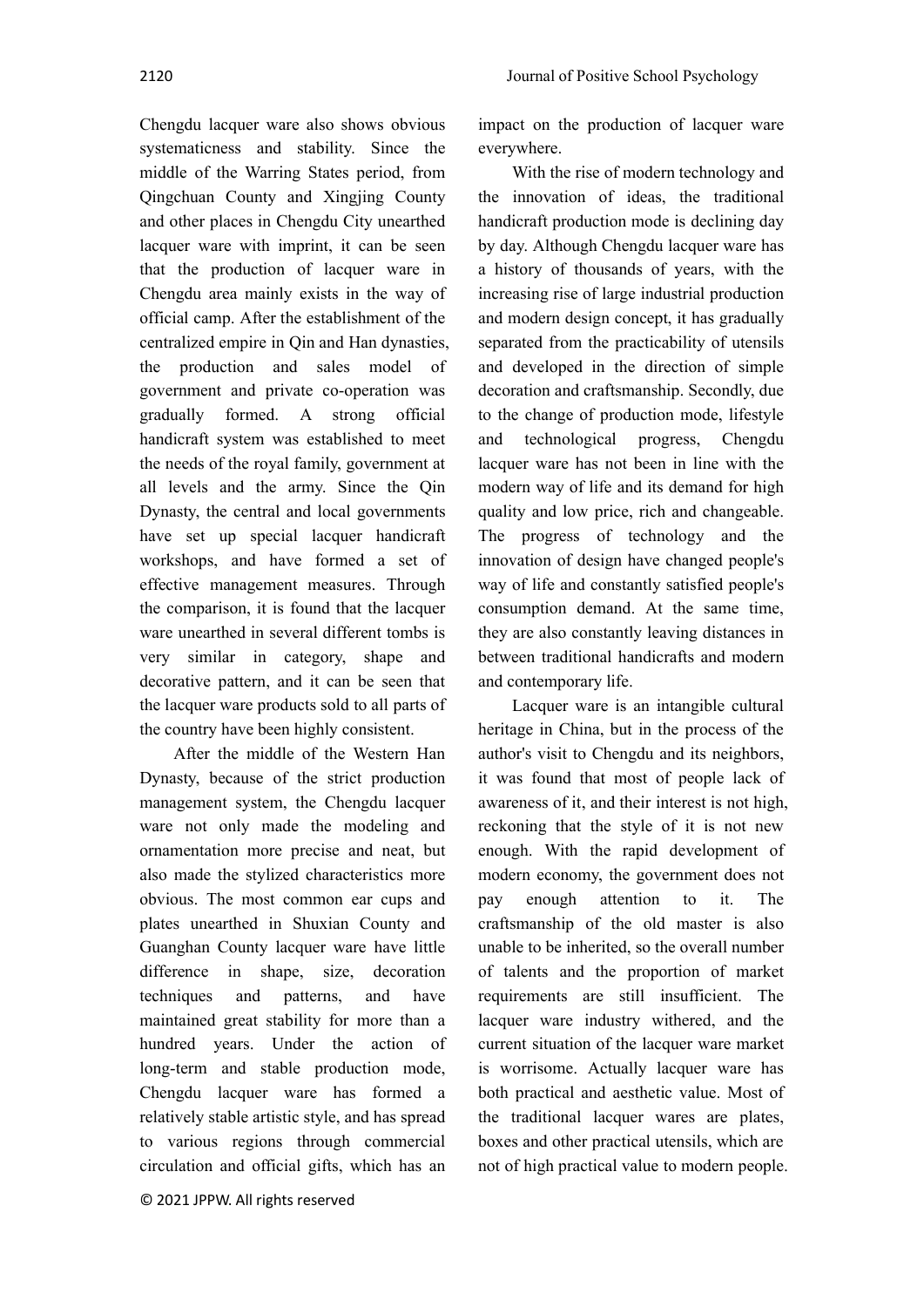And following the aesthetic trend of people, lacquer ware has also appeared a small model development, which is convenient for people to carry earrings, necklaces, bracelets and so on in favor of female ornaments.

The value innovation of lacquer ware products should be in line with the pursuit of contemporary people, and from the appearance, color, pattern, moral and so on can have a higher market orientation.

Chengdu lacquer ware developed slightly better in the 1980s and 1990s, all major Sichuan restaurants will use lacquer ware boxes, so that it had high recognition. And some families also have the use of lacquer ware supplies like combs, utensils and so on. But with the use of current synthesis of chemical paints, the cost of lacquer ware becomes lower. While mainly chemical paint has harmful substances, which threat to health, and the lacquer ware needs to be placed some time until safe to use, and easy to damage.

Now due to the consequences of lacquer ware made of chemical paint, people's recognition of lacquer ware is reduced. Therefore, with the improvement of people's living standards that people pay more and more attention to their health, we can make use of the general psychology of the public to promote the lacquer ware products produced by natural paint.

The manufacturing process of high-end lacquer ware is complex and time-consuming. The reason why consumers lack purchasing power for art lies in the uncertainty of the value of art. Lacquer ware production technology is various and there are differences in difficulty and time-consuming. It is suggested that the government should make clear the price range according to the cost of lacquer ware. The salary of lacquer ware industry workers is not high. It is suggested that the government can set up lacquer industry institutions and other ways to increase the recognition of lacquer ware industry and jointly promote the prosperity of lacquer ware industry.

With the development of the Internet today, Chengdu lacquer ware promotion mainly depends on online and offline two models. Online publicity, mainly rely on Microblog, Official Accounts, Taobao, Tik Tok, videos and other forms. If the promotion efforts and methods are not enough, join public figures or interesting live broadcasts to increase social influence, and then lacquer ware culture will popularize consumers. Offline publicity, in Chengdu and other characteristic scenic spots we can set up stores, so that lacquer culture and local characteristics will be integrated and developed. Holding exhibitions, special workshops and other models can meet people's needs and open up the market.

# **4. The change of class nature embodied in Chengdu lacquerware**

In the process of historical development, Chengdu lacquer ware mainly serves the "consumption" demand of the ruling class at different levels, which also determines that its production and consumption point to a specific class or group, not to the ordinary people. In other words, the external shape and decoration of the utensils also reflect the life style and aesthetic concept of the ruling class. Chengdu lacquer ware as a practical device has a dual direction: one is as a device to meet the needs of life, another is as a device to present the concept of etiquette.

As a high-level artifact widely used in the upper society from the Warring States period to the Qin and Han dynasties, it was precisely because Chengdu lacquer ware synthesized these two factors that it well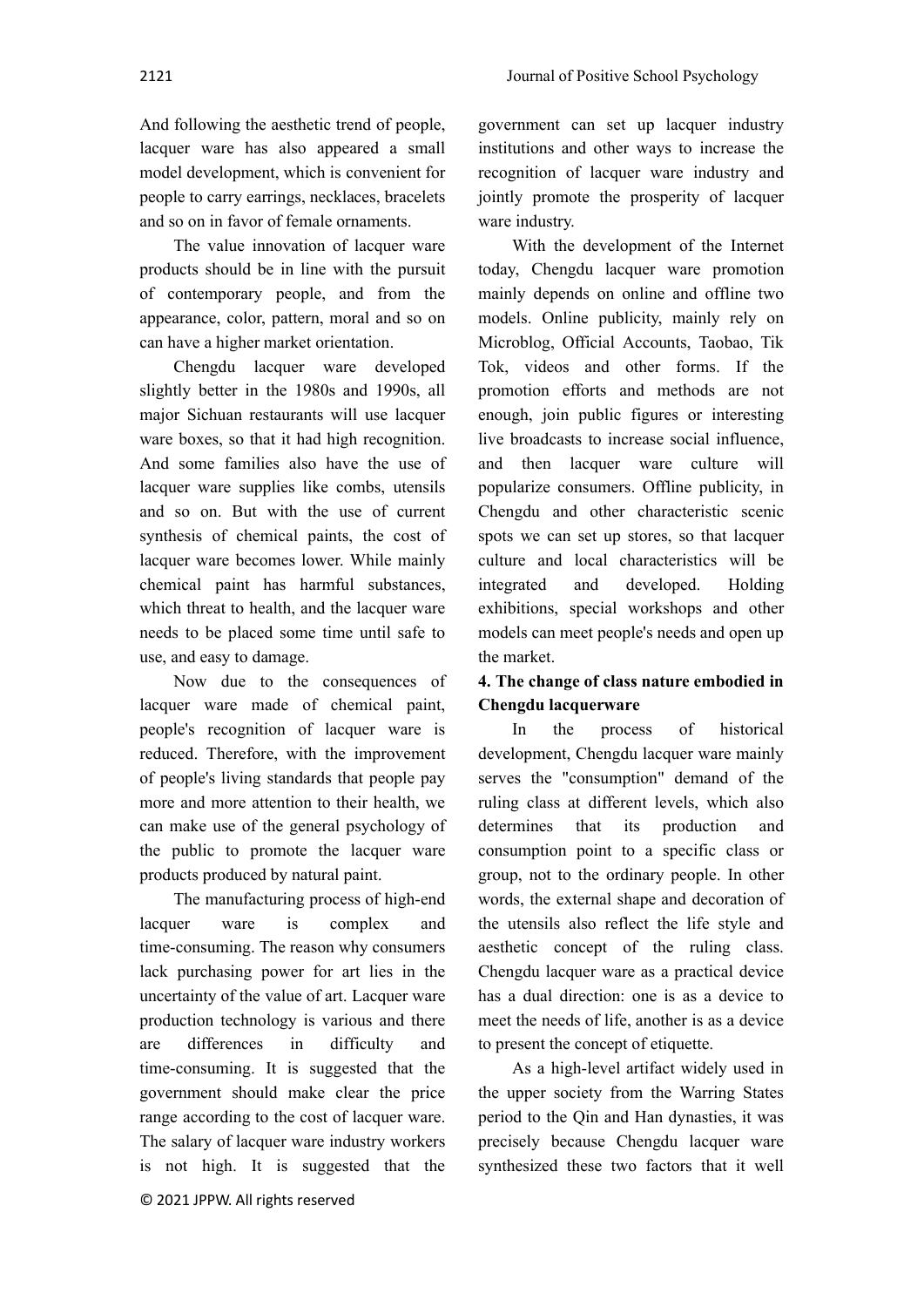adapted to the needs of the upper class in the Warring States period and the Qin and Han dynasties, and was recognized by the ruling class, thus achieving its prosperity in the Han Dynasty. The text of utensils is closely related to people and the society in which they live. In fact, this is also the influence of traditional creation thought on Chengdu lacquer ware, that is, the materialization of the concept of etiquette. This concept of etiquette, which pays attention to the relationship between monarch and minister, father and son, is not only an important embodiment of safeguarding the interests of the ruling class, but also the beauty of the symbolic function satisfied with the interests of the ruling class.

Although modern product design is not limited by this strict hierarchy and concept by comparison, now Chengdu lacquer ware not only satisfies the function of utensils, but also pays more and more attention to the internal influence of products on users. Used by the upper class, Chengdu lacquer ware continuing the characteristics of "royal art", reflects the dignity of identity, and as a high-end valuable gift is given to foreign friend and collected in the Great Hall of the people and major museums. The middle class also has part of them purchasing and using the lacquer wares, mostly as their own use and daily gift giving, and so on. Some also participate in the production of experience workshops, but as analyzed earlier, the prevalence of this situation is not high. The lower class will also come into contact with Chengdu lacquer ware, and now there are also promotion units organized to the communities, work units and so on to carry out universal education and production.

### **5. Conclusion**

Through the research of this paper,

© 2021 JPPW. All rights reserved

Chengdu lacquer ware art, as a craft with unique meaning, not only embodies the aesthetic characteristics of modeling and decoration, but also contains a wealth of cultural spirit and creation thought. Utensils are also the embodiment of social life. Although Chengdu lacquer ware has lost the foundation of real life because of the transformation of production mode, product orientation and aesthetic orientation in modern and contemporary times, as an important part of Chinese traditional craft culture, its important contribution and subject position in the development history of Chinese lacquer culture can not be ignored. What is particularly worth paying attention to is that the aesthetic cultural value and creation thought contained in the utensils still need to be further explored.

Now we need to strengthen the promotion of Chengdu lacquer art, and the public use is the best way to promote, and adhere to the lacquer ware back to life. It is an innovation to continue its practical value with the circulation of the market. The study of the revival process of Chengdu lacquer ware is helpful to carry forward the Chinese traditional art culture, transfer the charm of traditional lacquer art with ingenuity, and show the spirit of great country craftsmen with exquisite skills, so that this artistic form can bloom new vitality in the trend of the development of the times.

### **Research Objectives**

1 To study the revival process of the essential attribute of Chengdu lacquer art.

2 To study the revival process of market consumption of Chengdu lacquer art.

3 To analyze the change of class nature embodied in Chengdu lacquerware.

#### **Methodology**

This article adopts the method of